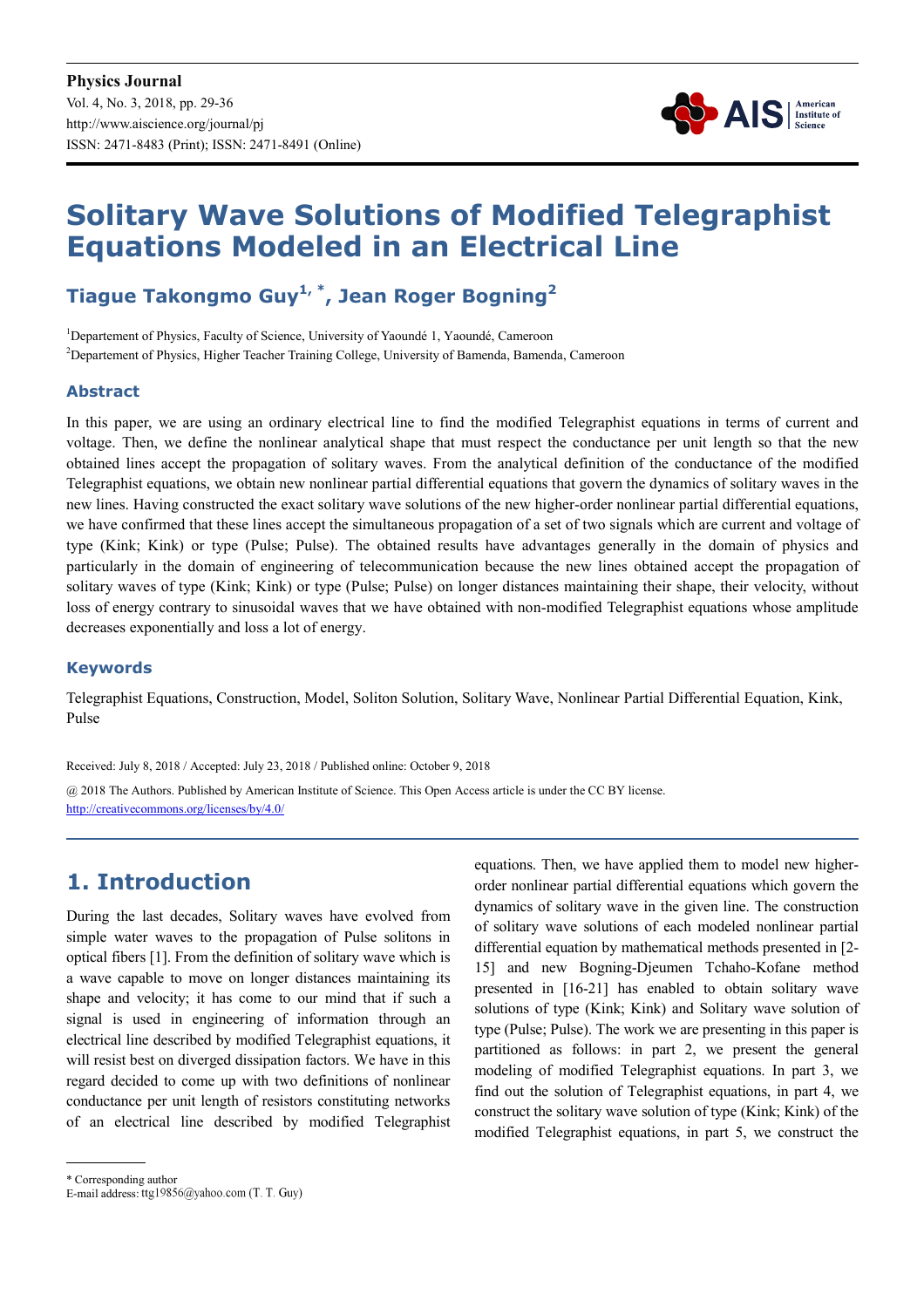solitary wave solution of type (Pulse; Pulse) of the modified Telegraphist equations. We finally present the conclusion in part 6.

### **2. Modeling of Modified Telegraphist Equations**

Let us consider an ordinary electrical line constituting a good

number of identical networks shown in Figure 1 where:  $i(x,t)$  is the current flowing through the resistor with resistance per unit length *R* and inductor with inductance per unit length  $L$ ;  $u(x,t)$  is the voltage across the capacitor with capacitance per unit length *C* and across another resistor with conductance per unit length *G* .



Figure 1. Presentation of an electrical line which describe modified Telegraphists equations.

Applying Kirchhoff laws to the circuit of Figure 1, we obtain the following equations:

$$
\frac{\partial u(x,t)}{\partial x} = -Ri(x,t) - L\frac{\partial i(x,t)}{\partial t},
$$
\n(1)

$$
\frac{\partial i(x,t)}{\partial x} = -Gu(x,t) - C \frac{\partial u(x,t)}{\partial t}.
$$
 (2)

By using derivatives definition  
\n
$$
\frac{u(x+\partial x,t)-u(x,t)}{\partial x} = \frac{\partial u(x,t)}{\partial x}
$$
\nderivatives

$$
\frac{i(x,t) - i(x - \partial x, t)}{\partial x} = \frac{\partial i(x,t)}{\partial x}
$$
 the equation (1) and (2) are

rewritten as follows:

$$
\frac{\partial u(x,t)}{\partial x} = -Ri(x,t) - L\frac{\partial i(x,t)}{\partial t},
$$
 (3)

$$
\frac{\partial i(x,t)}{\partial x} = -Gu(x,t) - C \frac{\partial u(x,t)}{\partial t}.
$$
 (4)

By deriving each of equations (3) and (4) relative to the position  $x$  we obtain the following equations:

$$
\frac{\partial^2 u(x,t)}{\partial x^2} = -R \frac{\partial i(x,t)}{\partial x} - L \frac{\partial^2 i(x,t)}{\partial x \partial t},
$$
 (5)

$$
\frac{\partial^2 i(x,t)}{\partial x^2} = -G \frac{\partial u(x,t)}{\partial x} - C \frac{\partial^2 u(x,t)}{\partial x \partial t}.
$$
 (6)

By deriving each of equations (3) and (4) relative to the time *t* we obtain the equations bellow:

$$
\frac{\partial^2 u(x,t)}{\partial x \partial t} = -R \frac{\partial i(x,t)}{\partial t} - L \frac{\partial^2 i(x,t)}{\partial t^2},\tag{7}
$$

$$
\frac{\partial^2 i(x,t)}{\partial x \partial t} = -G \frac{\partial u(x,t)}{\partial t} - C \frac{\partial^2 u(x,t)}{\partial t^2}.
$$
 (8)

Substituting in the one hand equations (4) and (8) in (5) and on the other hand equations (3) and (7) in (6) we obtain Telegraphists equations in voltage and current that we present in the following order: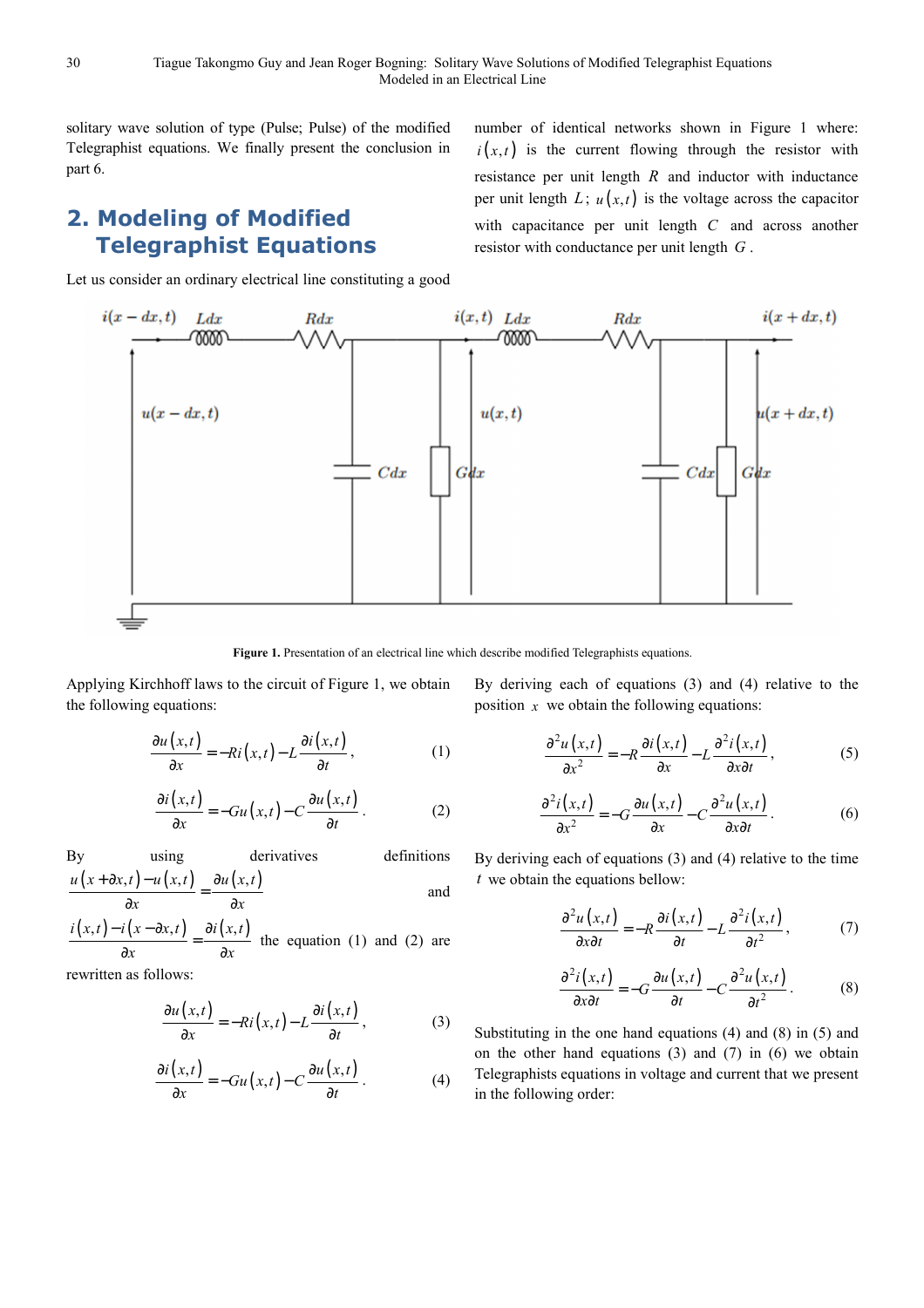$$
\begin{cases}\n\frac{\partial^2 u(x,t)}{\partial x^2} - LC \frac{\partial^2 u(x,t)}{\partial t^2} - (LG + RC) \frac{\partial u(x,t)}{\partial t} - RGu(x,t) = 0 \\
\frac{\partial^2 i(x,t)}{\partial x^2} - LC \frac{\partial^2 i(x,t)}{\partial t^2} - (LG + RC) \frac{\partial i(x,t)}{\partial t} - RGi(x,t) = 0\n\end{cases}
$$
\n(9)

We deduce from Telegraphist equations (9) the modified Telegraphist equations (10) by considering that the conductance per unit length *G* of resistor varies in a nonlinear manner relative to the voltage  $u(x,t)$  across it.

$$
\begin{cases}\n\frac{\partial^2 u(x,t)}{\partial x^2} - LC \frac{\partial^2 u(x,t)}{\partial t^2} - \left( LG(u(x,t)) + RC \right) \frac{\partial u(x,t)}{\partial t} - RG(u(x,t))u(x,t) = 0 \\
\frac{\partial^2 i(x,t)}{\partial x^2} - LC \frac{\partial^2 i(x,t)}{\partial t^2} - \left( LG(u(x,t)) + RC \right) \frac{\partial i(x,t)}{\partial t} - RG(u(x,t))i(x,t) = 0\n\end{cases}
$$
\n(10)

# **3. Solution of Telegraphist Equations (9)**

The two Telegraphist equations in voltage and current being identical, the solving one implies the solution of the other. Let us find out the solution of equation (9) under the shape:

$$
u(x,t) = v(x) \exp(jwt).
$$
 (11)

Where  $j^2 = -1$  and  $v(x)$  a real function of x. By substituting  $u(x,t)$  of (11) in the Voltage equation of (9), we obtain:

$$
\frac{d^2v(x)}{dx^2} - \left(\frac{1}{2}\sqrt{-2w^2LC + 2RG + 2\sqrt{w^4L^2C^2 + R^2G^2 + w^2L^2G^2 + w^2R^2C^2}}{v(LG + RC)}\right)^2 v(x) = 0.
$$
\n(12)

Since the propagation equation is that of losses phenomena, the solution of equation (12) is written as follows:

$$
v(x) = U_0 \exp\left(-\left(\frac{1}{2}\sqrt{-2w^2LC + 2RG + 2\sqrt{w^4L^2C^2 + R^2G^2 + w^2L^2G^2 + w^2R^2C^2}}{v(LG + RC)}\right)x\right).
$$
\n(13)

Where  $U_0$  is a non-nil real number. Substituting  $v(x)$  of (13) in (11) we obtain a sinusoidal wave solution of Telegraphist equations (9) that we present in (14) as follows:

$$
\begin{bmatrix}\nu(x,t) = U_0 \exp\left(-\left(\frac{1}{2}\sqrt{-2w^2LC + 2RG + 2\sqrt{w^4L^2C^2 + R^2G^2 + w^2L^2G^2 + w^2R^2C^2}}\right)x\right) \times \\
\exp\left(jw\left(t - \frac{(LG + RC)}{\sqrt{-2w^2LC + 2RG + 2\sqrt{w^4L^2C^2 + R^2G^2 + w^2L^2G^2 + w^2R^2C^2}}x\right)\right) \\
i(x,t) = I_0 \exp\left(-\left(\frac{1}{2}\sqrt{-2w^2LC + 2RG + 2\sqrt{w^4L^2C^2 + R^2G^2 + w^2L^2G^2 + w^2R^2C^2}}\right)x\right) \times \\
\exp\left(jw\left(t - \frac{(LG + RC)}{\sqrt{-2w^2LC + 2RG + 2\sqrt{w^4L^2C^2 + R^2G^2 + w^2L^2G^2 + w^2R^2C^2}}x\right)\right),\n\end{bmatrix}
$$
\n(14)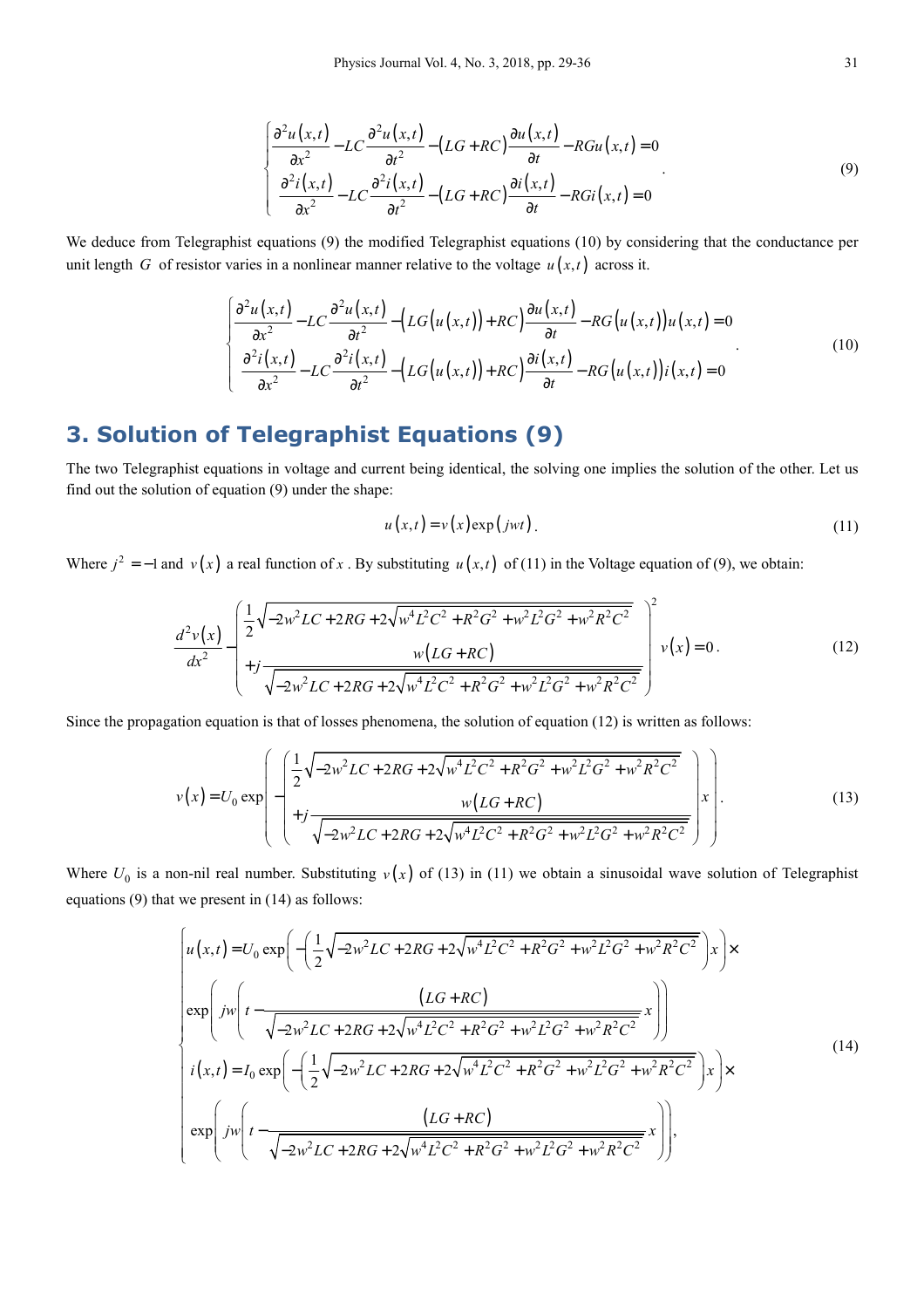Where  $U_0$  and  $I_0$  is a non-nil real number. In the sinusoidal wave solution (14), the first exponential show that wave amplitude decreases exponentially meanwhile the second exponential show the propagation of wave in the *x* direction with velocity given by:

$$
V = \frac{w\sqrt{-2w^2LC + 2RG + 2\sqrt{w^4L^2C^2 + R^2G^2 + w^2L^2G^2 + w^2R^2C^2}}}{LG + RC}
$$
(15)

The sinusoidal wave solutions (14) of Telegraphist equations (9) proof that the signals that are displaced in the electrical line modeled by those equations are sinusoidal waves whose amplitude decreases exponentially and losses a lot of energy. To remedy this situation, we construct in the following parts of this work the solitary wave solutions of modified Telegraphist equations (10), since those solitary wave are displaced on longer distances by maintaining their shape, their velocity and resist best on dissipation factors.

# **4. Construction of Type Kink Solitary Wave Solutions of Modified Telegraphist Equations (10)**

We define the nonlinear conductance per unit length under the analytical shape given as follows:

$$
G(u(x,t)) = \frac{A_3 u^3(x,t) + A_2 u^2(x,t) + A_1 u(x,t) + A_4}{A_5 u^2(x,t) + A_6 u(x,t) + A_7}.
$$
\n(16)

With  $u(x,t)$  $\int_6 \pm \sqrt{A_6^2 - 4A_5A_7}$ 5  $(t) \neq \frac{-A_6 \pm \sqrt{A_6^2 - 4}}{24}$ 2  $u(x,t) \neq \frac{-A_6 \pm \sqrt{A_6^2 - 4A_5A_7}}{2A_6}$ *A*  $\neq \frac{-A_6 \pm \sqrt{A_6^2 - 4A_5A_7}}{2A}$ ;  $A_6^2 > 4A_5A_7$ .  $A_1$ ,  $A_2$ ,  $A_3$ ,  $A_4$ ,  $A_5$ ,  $A_6$  and  $A_7$  are non-nil real numbers whose conditions

of choice will be established. Replacing nonlinear conductance per unit length  $G(u(x,t))$  of (16) in each of the differential equations (10), we obtain higher-order nonlinear partial differential equations given below:

$$
\left(-A_5u^2(x,t) - A_6u(x,t) - A_7\right)\frac{\partial^2 u(x,t)}{\partial x^2} + \left(LCA_5u^2(x,t) + LCA_6u(x,t) + LCA_7\right)\frac{\partial^2 u(x,t)}{\partial t^2} \n+ \left(LA_3u^3(x,t) + (LA_2 + RCA_5)u^2(x,t) + (LA_1 + RCA_6)u(x,t) + LA_4 + RCA_7\right)\frac{\partial u(x,t)}{\partial t} \n+ RA_3u^4(x,t) + RA_2u^3(x,t) + RA_1u^2(x,t) + RA_4u(x,t) = 0,
$$
\n
$$
\left(-A_5u^2(x,t) - A_6u(x,t) - A_7\right)\frac{\partial^2 i(x,t)}{\partial x^2} + \left(LCA_5u^2(x,t) + LCA_6u(x,t) + LCA_7\right)\frac{\partial^2 i(x,t)}{\partial t^2} \n+ \left(LA_3u^3(x,t) + (LA_2 + RCA_5)u^2(x,t) + (LA_1 + RCA_6)u(x,t) + LA_4 + RCA_7\right)\frac{\partial i(x,t)}{\partial t} \n+ RA_3u^4(x,t) + RA_2u^3(x,t) + RA_4u^2(x,t) + RA_4u(x,t) = 0.
$$
\n(18)

Let us use Bogning-Djeumen Tchaho-Kofane method [16-21] to find out the exact solution of nonlinear partial differential equation (17) under the analytical shape written as follow:

$$
u(x,t) = a \tanh(kx - vt) \tag{19}
$$

Where  $a$ ,  $k$  and  $\nu$  are non-nil real numbers that will be determined in terms of modeled electrical line parameters described by nonlinear partial differential equation (17). Replacing  $u(x,t)$  of (19) in equation (17), we obtain the following equation: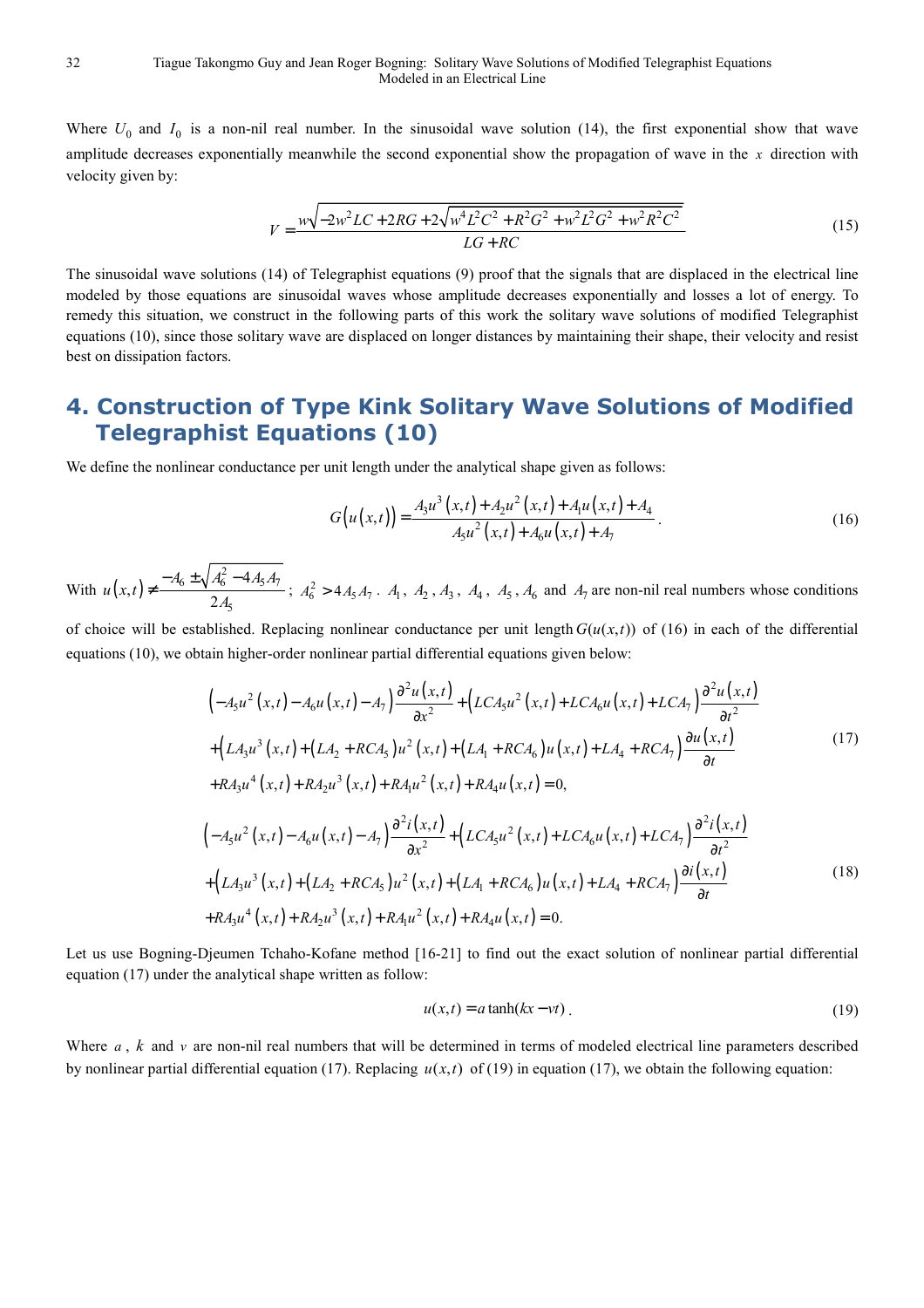$$
Ra^{2} A_{1} + Ra^{4} A_{3} + \left(\frac{RCA_{5}a^{3}v + LA_{2}a^{3}v + Ra^{4}A_{3}}{+2LCA_{6}a^{2}v^{2} - 2A_{6}a^{2}k^{2}}\right) \frac{1}{\cosh^{4}(kx - vt)}
$$
  
+ 
$$
\left(\frac{-Ra^{2} A_{1} - 2Ra^{4} A_{3} - RCA_{7}av + 2A_{6}a^{2}k^{2}}{-RCA_{5}a^{3}v - LA_{4}av - LA_{2}a^{3}v - 2LCA_{6}a^{2}v^{2}}\right) \frac{1}{\cosh^{2}(kx - vt)}
$$
  
+ 
$$
\left(\frac{2A_{7}ak^{2} - Ra^{3} A_{2} - LA_{3}a^{4}v + 2A_{5}a^{3}k^{2}}{-2LCA_{7}av^{2} - LA_{1}a^{2}v - RCA_{6}a^{2}v - 2LCA_{5}a^{3}v^{2}}\right) \frac{\sinh(kx - vt)}{\cosh^{3}(kx - vt)}
$$
  
+ 
$$
\left(LA_{3}a^{4}v + 2LCA_{5}a^{3}v^{2} - 2A_{5}a^{3}k^{2}\right) \frac{\sinh(kx - vt)}{\cosh^{5}(kx - vt)} + \left(Ra^{3}A_{2} + RaA_{4}\right) \frac{\sinh(kx - vt)}{\cosh(kx - vt)} = 0.
$$
 (20)

Equation (20) is valid if and only if each of its basic hyperbolic function coefficients is nil. This permit us to obtain the set of six equations presented below:

$$
Ra^{2}A_{1} + Ra^{4}A_{3} = 0,
$$
  
\n
$$
RCA_{5}a^{3}v + LA_{2}a^{3}v + Ra^{4}A_{3} + 2LCA_{6}a^{2}v^{2} - 2A_{6}a^{2}k^{2} = 0,
$$
  
\n
$$
-Ra^{2}A_{1} - 2Ra^{4}A_{3} - RCA_{7}av + 2A_{6}a^{2}k^{2} - RCA_{5}a^{3}v - LA_{4}av - LA_{2}a^{3}v - 2LCA_{6}a^{2}v^{2} = 0,
$$
  
\n
$$
2A_{7}ak^{2} - Ra^{3}A_{2} - LA_{3}a^{4}v + 2A_{5}a^{3}k^{2} - 2LCA_{7}av^{2} - LA_{1}a^{2}v - RCA_{6}a^{2}v - 2LCA_{5}a^{3}v^{2} = 0,
$$
  
\n
$$
LA_{3}a^{4}v + 2LCA_{5}a^{3}v^{2} - 2A_{5}a^{3}k^{2} = 0,
$$
  
\n
$$
Ra^{3}A_{2} + RA_{4} = 0.
$$
  
\n(21)

Solving the set of six equations (21), we obtain the solution and the conditions given in (22) of higher-order nonlinear partial differential equation (17) which govern the dynamic of solitary wave of type Kink in the modeled corresponding electrical line:

$$
v = \frac{A_5}{L}, \ a = \frac{A_6}{R}, \ k = \pm \frac{\sqrt{4A_6^2 A_5^2 LC - 2A_1 A_6 L^2 R}}{2A_6 L}, \ 2A_6^2 A_5^2 C > A_1 A_6 LR, \ A_7 = -Lva^2, \ A_4 = RCva^2, \ A_2 = -Rcv,
$$
\n
$$
A_3 = \frac{2\left(k^2 - LCv^2\right)}{a}, \ u\left(x, t\right) = \frac{A_6}{R} \tanh\left(\pm \frac{\sqrt{4A_6^2 A_5^2 LC - 2A_1 A_6 L^2 R}}{2A_6 L} x - \frac{A_5}{L} t\right). \tag{22}
$$

In the same light it is equally verified that by respecting the given conditions in (22) the solution of the modified Telegraphist equation of current (18) is also written as follows:

$$
i(x,t) = \frac{A_6}{R} \tanh\left(\pm \frac{\sqrt{4A_6^2 A_5^2 LC - 2A_1 A_6 L^2 R}}{2A_6 L} x - \frac{A_5}{L} t\right)
$$
 (23)

# **5. Construction of Type Pulse Solitary Wave Solutions of Modified Telegraphist Equations (10)**

We define the nonlinear conductance per unit length under the analytical shape given as follows:

$$
G(u(x,t)) = \frac{A_1 + A_2 u^2(x,t) + A_3 \sqrt{1 - \left(\frac{u(x,t)}{A_0}\right)^2}}{A_4 + A_5 \sqrt{1 - \left(\frac{u(x,t)}{A_0}\right)^2}}.
$$
\n(24)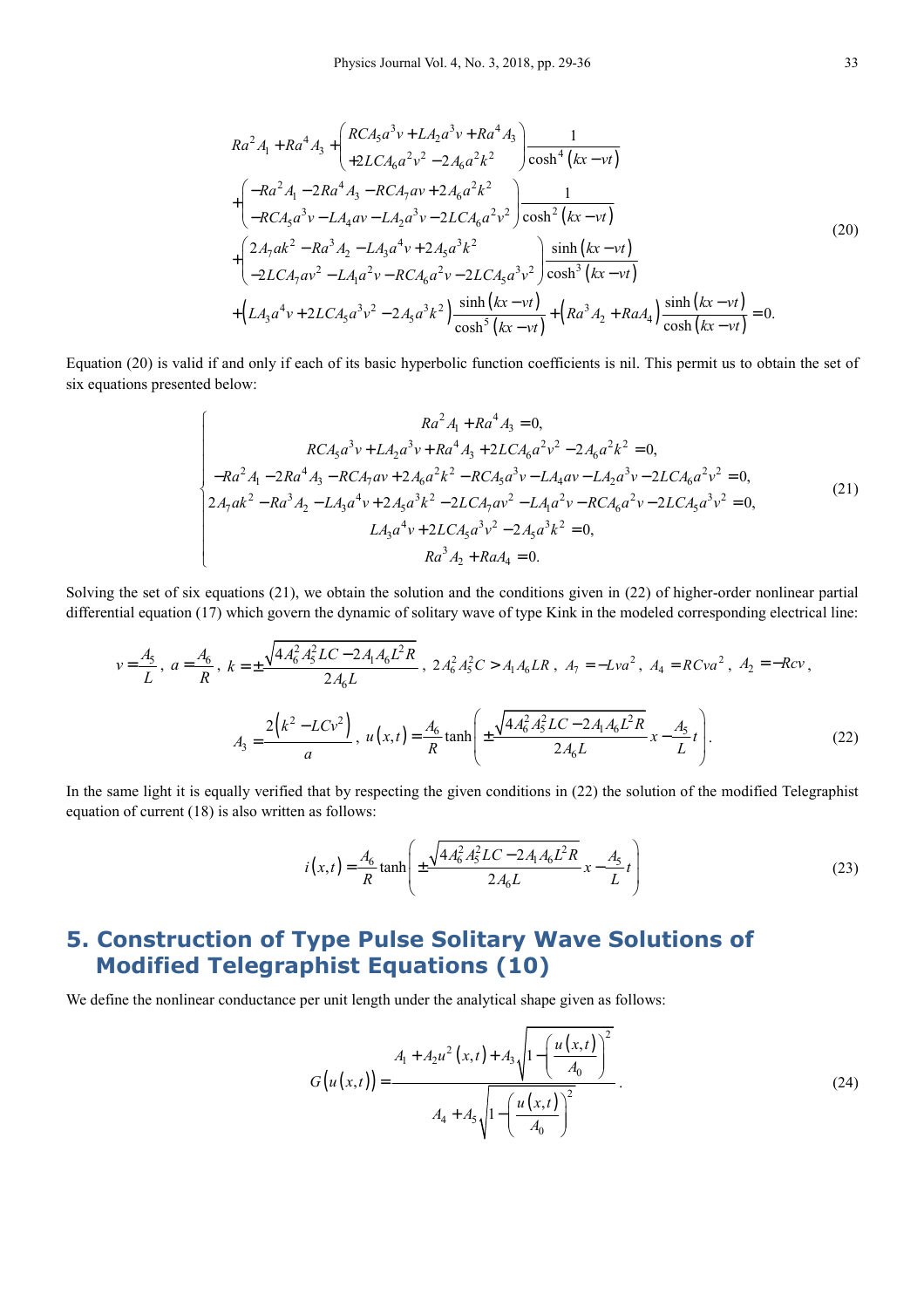With  $|A_0| > |u(x,t)|$  and  $(x,t)$ <sup>2</sup>  $5\sqrt{1-\left(\frac{A_0}{A_0}\right)}$   $+ -A_4$  $A_5\sqrt{1-\left(\frac{u(x,t)}{A_0}\right)^2}$   $\neq -A_4$  $\left(u(x,t)\right)^{2}$  $\frac{m(n,1)}{n}$   $\neq$  –  $\left(\frac{1}{A_0}\right)^2 \neq -A_4$ .  $A_1$ ,  $A_2$ ,  $A_3$ ,  $A_4$  and  $A_5$  are non-nil real numbers whose conditions of

choice will be established. Replacing nonlinear conductance per unit length  $G(u(x,t))$  of (24) in each of the differential equations (10), we obtain higher-order nonlinear partial differential equations given below:

$$
\left(-A_4 A_0 - A_5 \sqrt{A_0^2 - u^2(x,t)}\right) \frac{\partial^2 u(x,t)}{\partial x^2} + \left(LCA_4 A_0 + LCA_5 \sqrt{A_0^2 - u^2(x,t)}\right) \frac{\partial^2 u(x,t)}{\partial t^2} + \left(LA_0 A_2 u^2(x,t) + (LA_3 + RCA_5) \sqrt{A_0^2 - u^2(x,t)} + LA_1 A_0 + RCA_4 A_0\right) \frac{\partial u(x,t)}{\partial t} + RA_0 A_2 u^3(x,t) + RA_0 A_1 u(x,t) + RA_3 u(x,t) \sqrt{A_0^2 - u^2(x,t)} = 0,
$$
\n(25)

$$
\left(-A_4A_0 - A_5\sqrt{A_0^2 - u^2(x,t)}\right) \frac{\partial^2 i(x,t)}{\partial x^2} + \left(LCA_4A_0 + LCA_5\sqrt{A_0^2 - u^2(x,t)}\right) \frac{\partial^2 i(x,t)}{\partial t^2} + \left(LA_0A_2u^2(x,t) + (LA_3 + RCA_5)\sqrt{A_0^2 - u^2(x,t)} + LA_1A_0 + RCA_4A_0\right) \frac{\partial i(x,t)}{\partial t} + RA_0A_2u^3(x,t) + RA_0A_1u(x,t) + RA_3u(x,t)\sqrt{A_0^2 - u^2(x,t)} = 0.
$$
\n(26)

Let us use Bogning-Djeumen Tchaho-Kofane method [16-21] to find out the exact solution of nonlinear partial differential equation (25) under the analytical shape written as follow:

$$
u(x,t) = a \operatorname{sech}\left(kx - vt\right). \tag{27}
$$

Where  $a$ ,  $k$  and  $v$  are non-nil real numbers that will be determined in terms of modeled electrical line parameters described by nonlinear partial differential equation (25). Replacing  $u(x, t)$  of (27) in equation (25), we obtain the following simplified equation when  $a = A_0$ :

$$
\left(RA_1 + vLA_3 - A_4k^2 + vRCA_5 + LCA_4v^2\right) \frac{1}{\cosh(kx - vt)}
$$
  
+ 
$$
\left(-A_5k^2 + LCA_5v^2 + vRCA_4 + vLA_1 + RA_3\right) \frac{\sinh(kx - vt)}{\cosh^2(kx - vt)}
$$
  
+ 
$$
\left(-2LCA_4v^2 - vRCA_5 + RA_2 - vLA_3 + 2A_4k^2\right) \frac{1}{\cosh^3(kx - vt)}
$$
  
+ 
$$
\left(2A_5k^2 + A_0^2vLA_2 - 2LCA_5v^2\right) \frac{\sinh(kx - vt)}{\cosh^4(kx - vt)} = 0.
$$
 (28)

Equation (28) is valid if and only if each of its basic hyperbolic function coefficients is nil. This permit us to obtain the set of four equations presented below:

$$
\begin{cases}\nRA_1 + vLA_3 - A_4k^2 + vRCA_5 + LCA_4v^2 = 0, \\
-A_5k^2 + LCA_5v^2 + vRCA_4 + vLA_1 + RA_3 = 0, \\
-2LCA_4v^2 - vRCA_5 + RA_2 - vLA_3 + 2A_4k^2 = 0, \\
2A_5k^2 + A_0^2vLA_2 - 2LCA_5v^2 = 0.\n\end{cases}
$$
\n(29)

Solving the set of four equations (29), we obtain the solution and the conditions given in (30) of higher order nonlinear partial differential equation (25) which govern the dynamic of solitary wave of type Pulse in the modeled corresponding electrical line: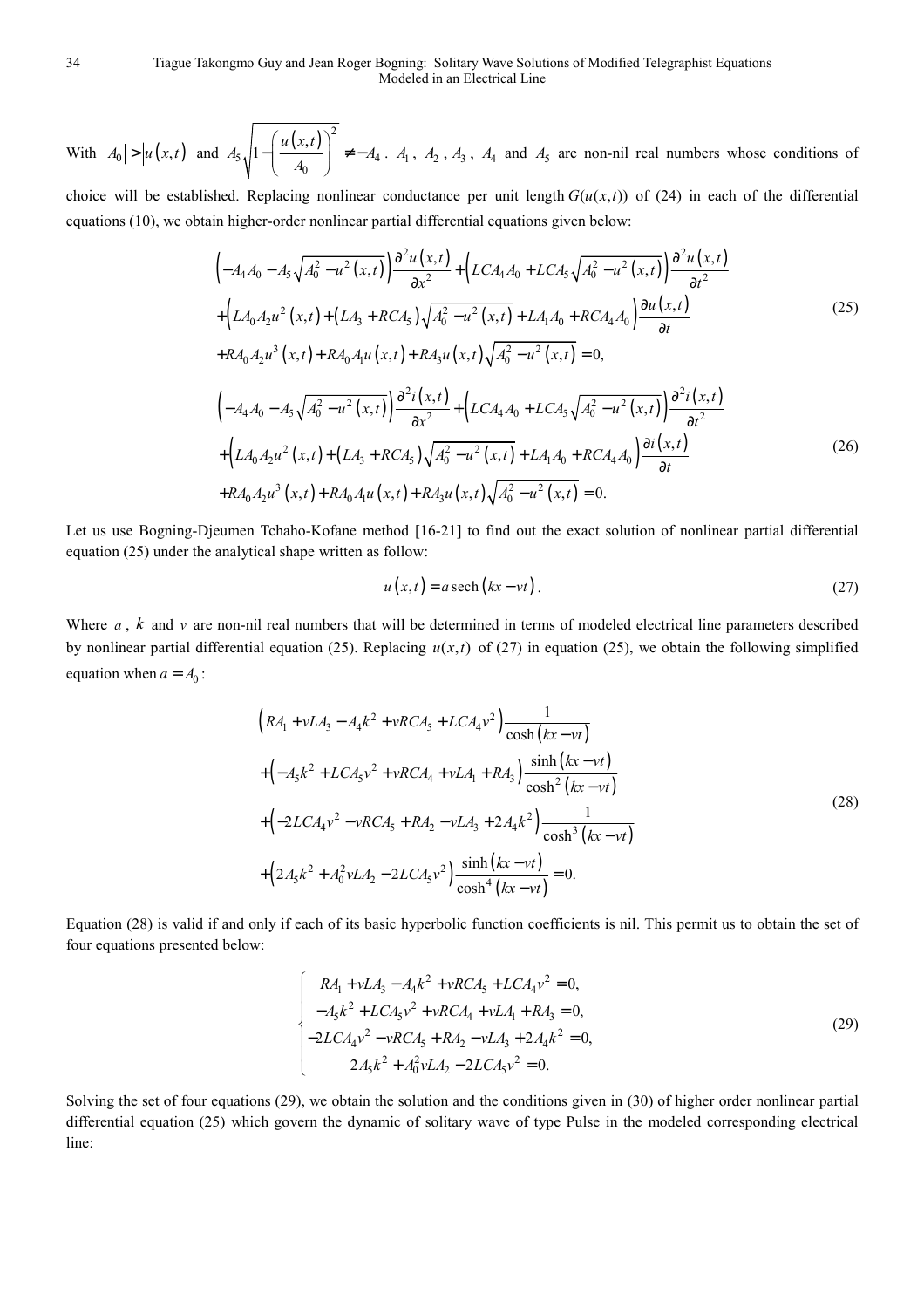$$
A_1 = 0 \, , \, A_2 = 0 \, , \, A_3 = \frac{-RCA_5}{L} \, , \, A_4 = RA_0^2 \, , \, a = A_0 \, , \, v = \frac{A_5}{LA_0^2} \, , \, k = \pm \frac{\sqrt{LCA_5^2}}{LA_0^2} \, , \, u(x, t) = A_0 \, \text{sech}\left(\pm \frac{\sqrt{LCA_5^2}}{LA_0^2}x - \frac{A_5}{LA_0^2}t\right). \tag{30}
$$

In the same light it is equally verified that by respecting the given conditions in (30) the solution of the modified Telegraphist equation of current (26) is also written as follows:

$$
i(x,t) = A_0 \operatorname{sech}\left(\pm \frac{\sqrt{LCA_5^2}}{LA_0^2} x - \frac{A_5}{LA_0^2} t\right).
$$
 (31)

#### **6. Conclusion**

We have used an electrical line which permitted us to model modified Telegraphist equations. We have also defined and exploited nonlinear conductance per unit length to find out two different higher-order nonlinear partial differential equations which has enabled us to construct for each one solitary wave solutions; it is therefore necessary to point out that the results obtained will first of all enable us in the domain of physics and engineering of telecommunication, the manufacturing of two new transmission lines notably those of electrical lines presented in figure 1 where a nonlinear conductance per unit length of resistors of its networks varies for one in nonlinear manner defined in (16) and the other in nonlinear manner defined in (24). In addition, these results will permit an amelioration of the quality of signals that will be propagated in the new lines. In fact, those signals are solitary waves of type Kink obtained in (12), (23) and type Pulse obtained in (30); (31) which by their definition are displaced on long distance without changing their shape, velocity and resisting best on different dissipation factors contrary to sinusoidal waves obtained in (14) with nonmodified Telegraphist equations whose amplitude decreases exponentially and loss a lot of energy. Finally, in a typical mathematical domain, the results obtained has permitted us to define in (17) and in (25) two new higher-order nonlinear partial differential equations which have respectively exact solitary wave solutions (22) and (30); this by increasing the field of mathematical knowledge. In order to bring new ideas on the stability of the obtained solitary waves; it is necessary for us to study next their modulational instability before carrying out a practical study where we will experiment the applicability and the perfection of those two new lines.

#### **Acknowledgements**

We are grateful to madam BAKU SHURI Adeline for her indepth contribution in the correction of the English literature in this paper.

#### **References**

- [1] J. R. Bogning, A. S. Tchakoutio Nguetcho, T. C. Kofané, Gap solitons coexisting with bright soliton in nonlinear fiber arrays. International Journal of nonlinear science and numerical simulation, Vol. 6 (4), (2005) 371-385.
- [2] Dianchen, L., Seadawy, A., Arshad, M.: Applications of extended simple equation method on unstable nonlinear Schrodinger equations. Opt. Int. J. Light Electron Opt. 140, 136–144 (2017).
- [3] Ekici, M., Zhou, Q., Sonmezoglu, A., Moshokoa, S. P., Zaka Ullah, M., Biswas, A., Belic, M.: Solitons in magneto-optic waveguides by extended trial function scheme. Superlattices Microstruct. 107, 197–218 (2017c).
- [4] Jawad, A. J. M., Mirzazadeh, M., Zhou, Q., Biswas, A.: Optical solitons with anti-cubic nonlinearity using three integration schemes. Superlattices Microstruct. 105, 1–10 (2017).
- [5] Mirzazadeh, M., Ekici, M., Sonmezoglu, A., Eslami, M., Zhou, Q., Kara, A. H., Milovic, D., Majid, F. B., Biswas, A., Belic, M.: Optical solitons with complex Ginzburg–Landau equation. Nonlinear Dyn. 8 5 (3), 1979–2016 (2016).
- [6] Seadawy, A. R., Lu, D.: Bright and dark solitary wave soliton solutions for the generalized higher order nonlinear Schrodinger equation and its stability. Results Phys. 7, 43–48 (2017).
- [7] A. M. Wazwaz, A reliable treatment of the physical structure for the nonlinear equation K(m,n), Appl. Math. Comput, 163, (2005) 1081-1095.
- [8] A. M. Wazwaz, Explicit traveling waves solutions of variants of the  $K(n,n)$  and  $ZK(n,n)$  equations with compact and non compact structures, Appl. Math. Comput, 173, (2006) 213- 220.
- [9] M. L. Wang, Exact solutions for a compound Käv- Burgers equation, Phys. Lett. A. 213, (1996) 279-287.
- [10] E. Fan, Extended tanh-function method and its applications to nonlinear equations, Phys. Lett. A, 277, (2000) 212-218.
- [11] E. Fan, J. Zhang, A note on the homogeneous balance method, Phys. Lett. A, 305, (2002) 383-392.
- [12] Y. B. Zhou, M. L. Wang, Y. M. Wang, Periodic wave solutions to a coupled KdV equations with variable coefficients, Phys. Lett. A, 308, (2003) 31-37.
- [13] A. M. Wazwaz, Solutions of compact and non compact structures for nonlinear Klein-Gordon type equation, Appl. Math. Comput, 134, (2003) 487-500.
- [14] Z. Feng, On explicit exat solutions for the Lienard equation and its applications, J. Phys. Lett. A. 293, (2002), 57-66.
- [15] Z. Feng, On explicit exact solutions to compound Burgers-KdV equation, J. Math. Anal. Appl. 328, (2007), 1435-1450.